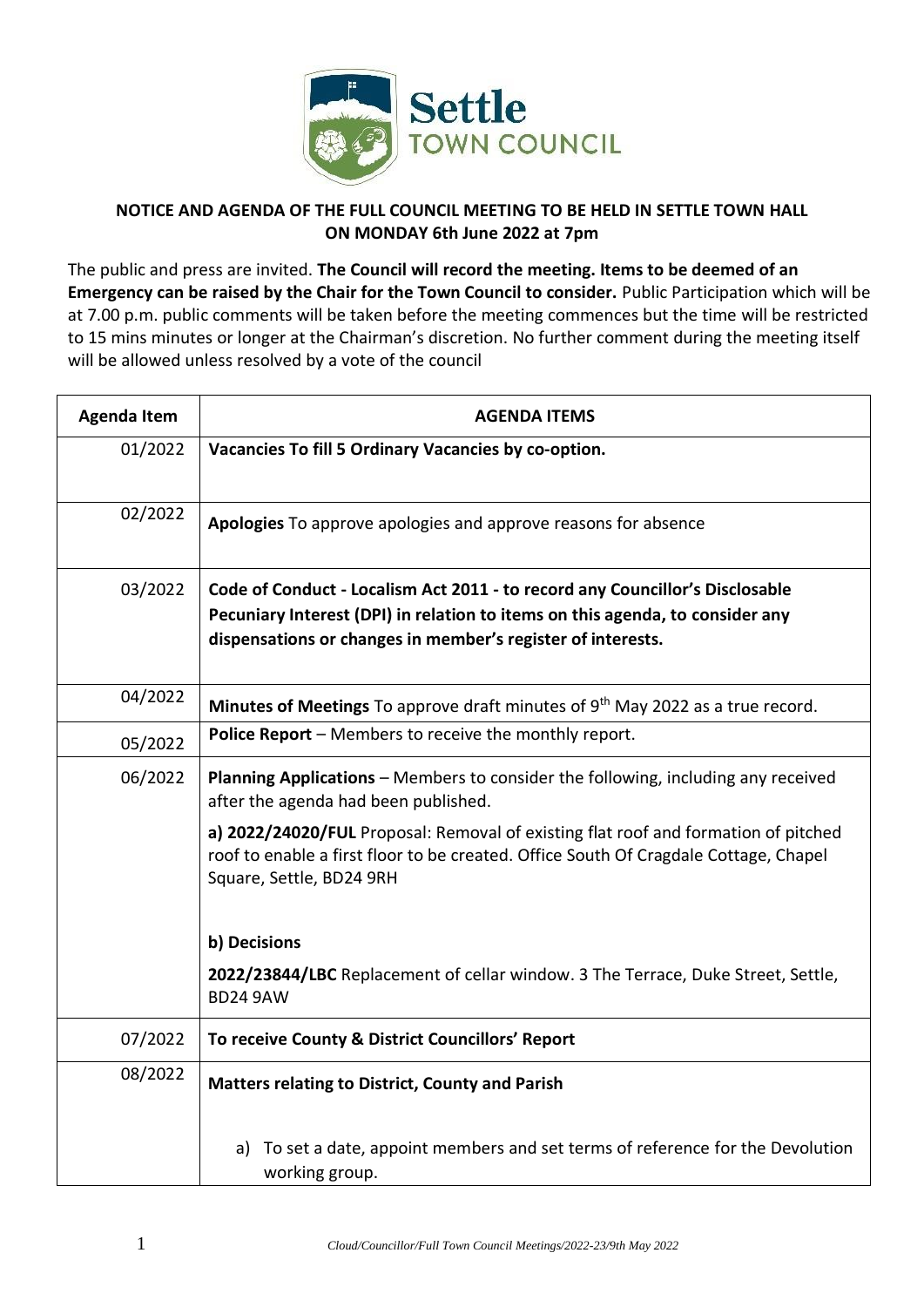|         | b) Local Flood risk management strategy consultation (circulated prior to the meeting)<br>Settle Chamber of Trade - to receive latest minutes and a response to the<br>C)<br>Town Council's request to take on business Christmas trees.<br>To receive requests for Signage and seek approval to make a proposal to draw<br>d)<br>on the Action Plan for Market Town Funds and restart the Town Team<br>meetings.                                                                                                                                                                                                                                                   |
|---------|---------------------------------------------------------------------------------------------------------------------------------------------------------------------------------------------------------------------------------------------------------------------------------------------------------------------------------------------------------------------------------------------------------------------------------------------------------------------------------------------------------------------------------------------------------------------------------------------------------------------------------------------------------------------|
|         | e) To consider a response to Cllr Staveley's request for a public apology published<br>in the Craven Herald, in order to return to the Town Council meetings. (Draft<br>letter circulated).                                                                                                                                                                                                                                                                                                                                                                                                                                                                         |
| 09/2022 | <b>Pump Track</b><br>a) To receive a report on the S106 Monies held by Craven District Council and seek<br>approval for the clerk to contact Skipton Properties to request the extension to claim<br>the S106 monies<br>b) To receive an update on matters relating to the Pump Track progress and approve<br>any actions required as matters arising.<br>c) To receive the youth shelter consultation results and agree next steps.                                                                                                                                                                                                                                |
| 10/2022 | <b>Finance</b><br>a) To check the Market books and to receive the Market Report for May 2022.<br>b) To approve accounts for payment and to note receipts for May and June to date.<br>c) To approve section 1 of the Annual Governance Accountability Return (AGAR)<br>d) To approve section 2 of the Annual Governance Accountability Return<br>e) To receive the internal auditors report and approve the AGAR for submission and<br>publication.<br>Approval and publication of the AGAR 2021-22 must be before 1st July 2021.<br>f) NABMA - annual conference request for the market superintendent to attend cost £100-<br>150 dependent on day of attendance. |
| 11/2022 | Standing Orders To receive and approve the amended Standing Orders                                                                                                                                                                                                                                                                                                                                                                                                                                                                                                                                                                                                  |
| 12/2022 | 3 Year Business Plan - to Review and update as required.                                                                                                                                                                                                                                                                                                                                                                                                                                                                                                                                                                                                            |